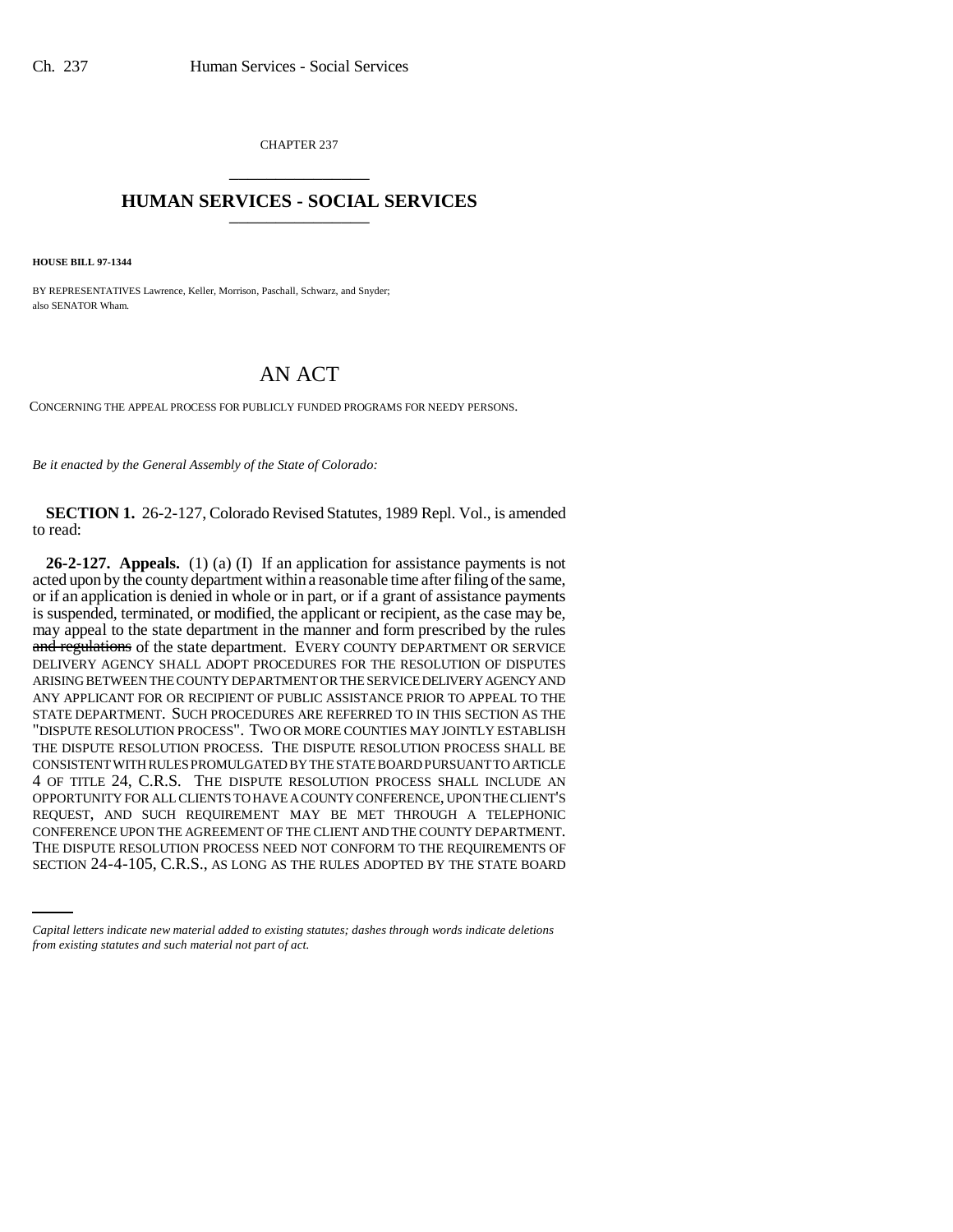INCLUDE PROVISIONS SPECIFICALLY SETTING FORTH EXPEDITIOUS TIME FRAMES, NOTICE, AND AN OPPORTUNITY TO BE HEARD AND TO PRESENT INFORMATION. IF THE DISPUTE IS NOT RESOLVED, THE APPLICANT OR RECIPIENT MAY APPEAL TO THE STATE DEPARTMENT IN THE MANNER AND FORM PRESCRIBED BY THE RULES OF THE STATE DEPARTMENT. WHETHER AT THE COUNTY LEVEL, STATE LEVEL, OR BOTH, DISPUTES RELATED TO THE DELIVERY OF ASSISTANCE UNDER THE SUCCESSOR PROGRAM TO AID TO FAMILIES WITH DEPENDENT CHILDREN SHALL BE DECIDED IN ACCORDANCE WITH THE RULES PROMULGATED BY THE STATE BOARD PURSUANT TO THIS SUBPARAGRAPH (I) AND WITH THE COUNTY'S OFFICIAL WRITTEN POLICIES GOVERNING DELIVERY OF ASSISTANCE UNDER SUCH PROGRAM. THE STATE BOARD SHALL ADOPT RULES SETTING FORTH WHAT OTHER ISSUES, IF ANY, MAY BE APPEALED BY AN APPLICANT OR RECIPIENT TO THE STATE DEPARTMENT. COUNTY NOTICES TO APPLICANTS OR RECIPIENTS SHALL INFORM THEM OF THE BASIS FOR THE COUNTY'S DECISION OR ACTION AND SHALL INFORM THEM OF THEIR RIGHTS TO A COUNTY CONFERENCE UNDER THE DISPUTE RESOLUTION PROCESS AND OF THEIR RIGHTS TO STATE LEVEL APPEAL AND THE PROCESS OF MAKING SUCH APPEAL. A hearing need not be granted when either state or federal law requires or results in an automatic grant adjustment for classes of recipients, unless the reason for an individual appeal is incorrect grant computation.

(II) Upon receipt of an appeal, the state department shall give the appellant reasonable notice and an opportunity for a fair hearing in accordance with rules and regulations of the state department. Any such fair hearing shall comply with section 24-4-105, C.R.S., and the state department's administrative law judge shall preside.

(III) The appellant shall have an opportunity to examine all applications and pertinent records concerning said appellant which THAT constitute a basis for the denial, suspension, termination, or modification of assistance payments.

(IV) The appellant may represent himself OR HERSELF or he OR SHE may be represented by legal counsel, or by a relative, friend, or other spokesman, and such representation by nonlawyers shall not be considered to be the practice of law.

(b) The state department, by its rules, and regulations, may provide for fair hearings and appeals for applicants for and recipients of social services.

(c) Upon its own motion, the state department may review any decision of a county department and may consider any application upon which a decision has not been made by the county department within a reasonable time. The state department may make such additional investigation as it deems necessary and shall make such decision as to the granting of assistance payments and the amount thereof as in its opinion is justifiable pursuant to the provisions of this article and the rules and regulations of the state department. Applicants or recipients affected by such decisions of the state department, upon request, shall be given reasonable notice and opportunity for a fair hearing by the state department.

(2) All decisions of the state department shall be binding upon the county department involved and shall be complied with by such county department.

(3) THE STATE DEPARTMENT, THE DEPARTMENT OF HEALTH CARE POLICY AND FINANCING, AND THE DIVISION OF ADMINISTRATIVE HEARINGS IN THE DEPARTMENT OF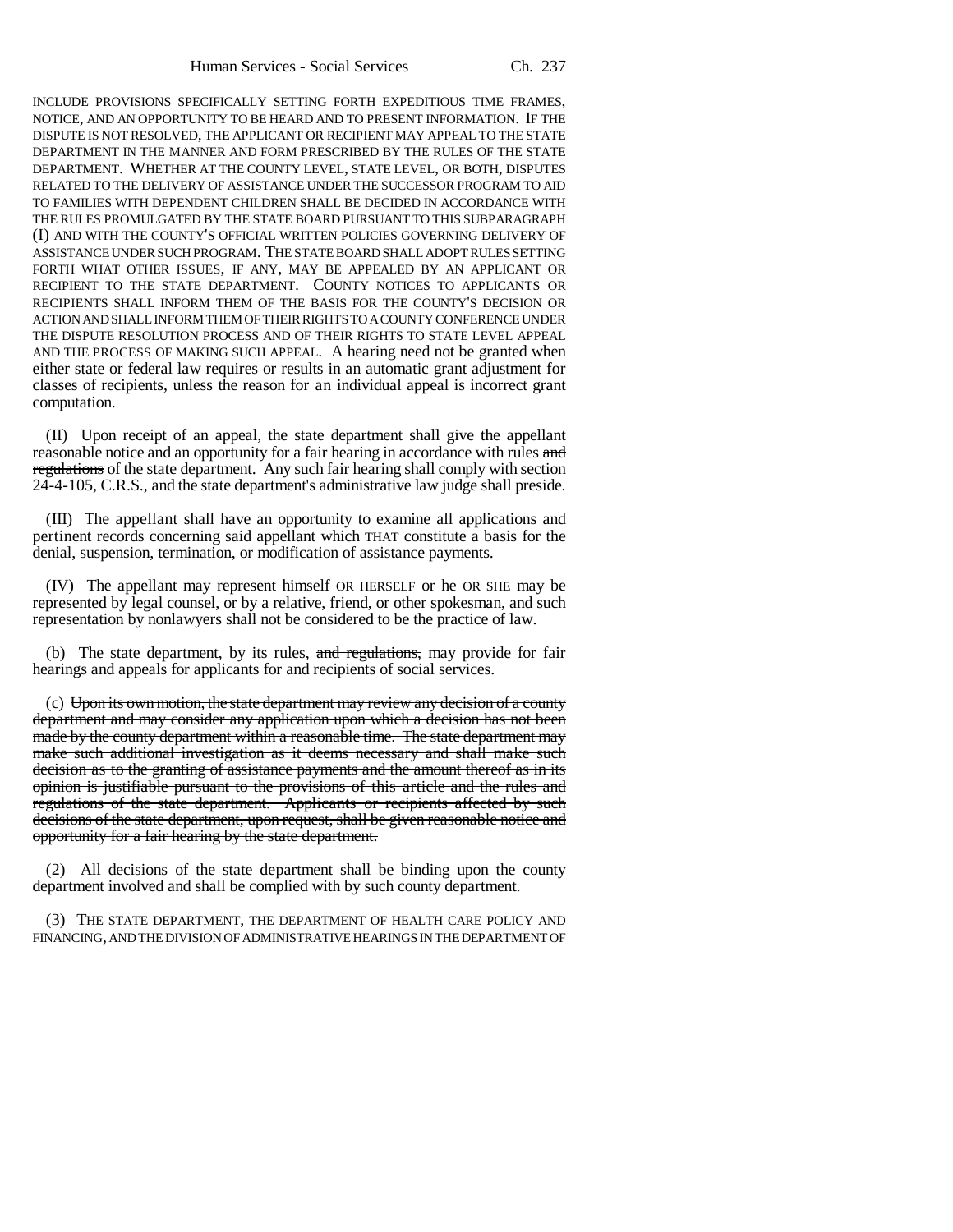PERSONNEL SHALL WORK TOGETHER TO STREAMLINE THE PROCESS FOR THE APPEAL OF DISPUTES THAT ARE NOT RESOLVED AT THE COUNTY LEVEL AND SHALL CONSIDER PROPOSED LEGISLATIVE CHANGES OR FEDERAL WAIVERS FOR THE SUCCESSOR PROGRAM TO AID TO FAMILIES WITH DEPENDENT CHILDREN IN ORDER TO ADDRESS CHANGES IN THE APPEALS PROCESS TO AVOID OR MITIGATE EXPENSES TO COUNTIES OF MAINTAINING BENEFITS DURING THE PENDENCY OF STATE-LEVEL APPEALS.

(4) THE STATE DEPARTMENT IS AUTHORIZED TO APPLY TO THE UNITED STATES DEPARTMENT OF AGRICULTURE AND THE HEALTH CARE FINANCING ADMINISTRATION FOR WAIVERS TO DEVELOP A PROCESS FOR APPEALS THAT ENSURES THAT ISSUES MAY BE CONSOLIDATED AT THE LOCAL AND STATE LEVELS. IN APPLYING FOR THE WAIVER, THE STATE DEPARTMENT SHALL DEMONSTRATE THAT DUE PROCESS CONSIDERATIONS ARE ADDRESSED THROUGH OTHER APPEAL MECHANISMS.

**SECTION 2.** 26-4-402, Colorado Revised Statutes, 1989 Repl. Vol., as amended, is amended to read:

**26-4-402. Appeals.** (1) (a) (I) If an application for medical benefits is not acted upon by the county department within a reasonable time after filing of the same, or if an application is denied in whole or in part, or if medical benefits are suspended, terminated, or modified, the applicant or recipient, as the case may be, may appeal to the state department in the manner and form prescribed by the rules and regulations of the state department. EVERY COUNTY DEPARTMENT OR SERVICE DELIVERY AGENCY SHALL ADOPT PROCEDURES FOR THE RESOLUTION OF DISPUTES ARISING BETWEEN THE COUNTY DEPARTMENT OR THE SERVICE DELIVERY AGENCY AND ANY APPLICANT FOR OR RECIPIENT OF MEDICAL ASSISTANCE PRIOR TO APPEAL TO THE STATE DEPARTMENT. SUCH PROCEDURES ARE REFERRED TO IN THIS SECTION AS THE "DISPUTE RESOLUTION PROCESS". TWO OR MORE COUNTIES MAY JOINTLY ESTABLISH THE DISPUTE RESOLUTION PROCESS. THE DISPUTE RESOLUTION PROCESS SHALL BE CONSISTENT WITH RULES PROMULGATED BY THE STATE BOARD PURSUANT TO ARTICLE 4 OF TITLE 24,C.R.S. THE DISPUTE RESOLUTION PROCESS SHALL INCLUDE AN OPPORTUNITY FOR ALL CLIENTS TO HAVE A COUNTY CONFERENCE, UPON THE CLIENT'S REQUEST, AND SUCH REQUIREMENT MAY BE MET THROUGH A TELEPHONIC CONFERENCE UPON THE AGREEMENT OF THE CLIENT AND THE COUNTY DEPARTMENT. THE DISPUTE RESOLUTION PROCESS NEED NOT CONFORM TO THE REQUIREMENTS OF SECTION 24-4-105, C.R.S., AS LONG AS THE RULES ADOPTED BY THE STATE BOARD INCLUDE PROVISIONS SPECIFICALLY SETTING FORTH EXPEDITIOUS TIME FRAMES, NOTICE, AND AN OPPORTUNITY TO BE HEARD AND TO PRESENT INFORMATION. IF THE DISPUTE IS NOT RESOLVED, THE APPLICANT OR RECIPIENT MAY APPEAL TO THE STATE DEPARTMENT IN THE MANNER AND FORM PRESCRIBED BY THE RULES OF THE STATE DEPARTMENT. COUNTY NOTICES TO APPLICANTS OR RECIPIENTS SHALL INFORM THEM OF THE BASIS FOR THE COUNTY'S DECISION OR ACTION AND SHALL INFORM THEM OF THEIR RIGHTS TO A COUNTY CONFERENCE UNDER THE DISPUTE RESOLUTION PROCESS AND OF THEIR RIGHTS TO STATE LEVEL APPEAL AND THE PROCESS OF MAKING SUCH APPEAL. THE STATE BOARD SHALL ADOPT RULES SETTING FORTH WHAT OTHER ISSUES, IF ANY, MAY BE APPEALED BY AN APPLICANT OR RECIPIENT TO THE STATE DEPARTMENT. A hearing need not be granted when either state or federal law requires or results in a reduction or deletion of a medical benefit UNLESS THE APPLICANT OR RECIPIENT IS ARGUING THAT HIS OR HER CASE DOES NOT FIT WITHIN THE PARAMETERS SET FORTH BY THE CHANGE IN THE LAW. IN NOTIFYING THE APPLICANT OR RECIPIENT THAT AN APPEAL IS BEING DENIED BECAUSE OF A CHANGE IN STATE OR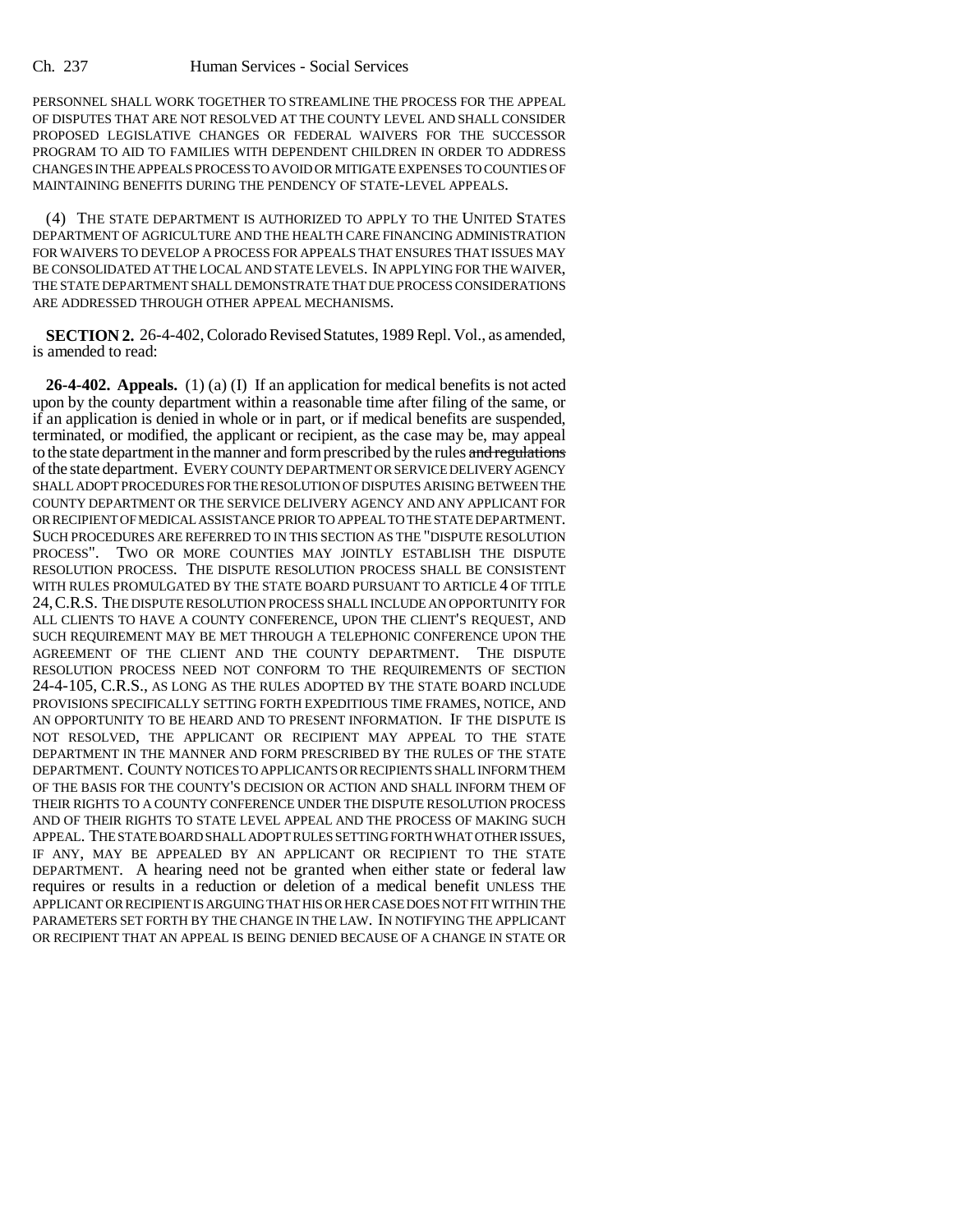FEDERAL LAW, THE STATE'S NOTICE SHALL INFORM THE APPLICANT OR RECIPIENT THAT FURTHER APPEAL SHOULD BE DIRECTED TO THE APPROPRIATE STATE OR FEDERAL COURT.

(II) Upon receipt of an appeal, the state department shall give the appellant at least ten days' notice and an opportunity for a fair hearing in accordance with the rules and regulations of the state department. Any such fair hearing shall comply with section 24-4-105, C.R.S., and the state department's administrative law judge shall preside.

(III) The appellant shall have an opportunity to examine all applications and pertinent records concerning said appellant which THAT constitute a basis for the denial, suspension, termination, or modification of medical benefits.

(b) Upon its own motion, the state department may review any decision of a county department and may consider any application upon which a decision has not been made by the county department within a reasonable time. The state department may make such additional investigation as it deems necessary and shall make such decision as to the granting of medical benefits and the amount thereof as in its opinion is justifiable pursuant to the provisions of this article and the rules and regulations of the state department. Applicants or recipients affected by such decisions of the state department, upon request, shall be given reasonable notice and opportunity for a fair hearing by the state department.

(2) All decisions of the state department shall be binding upon the county department involved and shall be complied with by such county department.

**SECTION 3.** 26-2-104 (1), Colorado Revised Statutes, 1989 Repl. Vol., as amended, is amended to read:

**26-2-104. Public assistance programs - electronic benefits transfer service - rules.** (1) (a) The state department is hereby designated as the single state agency to administer or supervise the administration of public assistance programs in this state in cooperation with the federal government pursuant to the social security act and this article. The state department shall establish public assistance programs consisting of assistance payments and social services to be made available to eligible individuals, including but not limited to old age pensions, aid to families with dependent children, aid to the needy disabled, and aid to the blind.

(b) THE STATE DEPARTMENT MAY REVIEW ANY DECISION OF A COUNTY DEPARTMENT AND MAY CONSIDER ANY APPLICATION UPON WHICH A DECISION HAS NOT BEEN MADE BY THE COUNTY DEPARTMENT WITHIN A REASONABLE TIME TO DETERMINE THE PROPRIETY OF THE ACTION OR FAILURE TO TAKE TIMELY ACTION ON AN APPLICATION FOR PUBLIC ASSISTANCE. THE STATE DEPARTMENT SHALL MAKE SUCH ADDITIONAL INVESTIGATION AS IT DEEMS NECESSARY AND SHALL, AFTER GIVING THE COUNTY DEPARTMENT AN OPPORTUNITY TO REBUT ANY FINDINGS OR CONCLUSIONS OF THE STATE DEPARTMENT THAT THE ACTION OR DELAY IN TAKING ACTION WAS A VIOLATION OF OR CONTRARY TO STATE DEPARTMENT RULES, MAKE SUCH DECISION AS TO THE GRANTING OF ASSISTANCE PAYMENTS AND THE AMOUNT THEREOF AS IN ITS OPINION IS JUSTIFIABLE PURSUANT TO THE PROVISIONS OF THIS ARTICLE AND THE RULES OF THE STATE DEPARTMENT. APPLICANTS OR RECIPIENTS AFFECTED BY SUCH DECISIONS OF THE STATE DEPARTMENT, UPON REQUEST, SHALL BE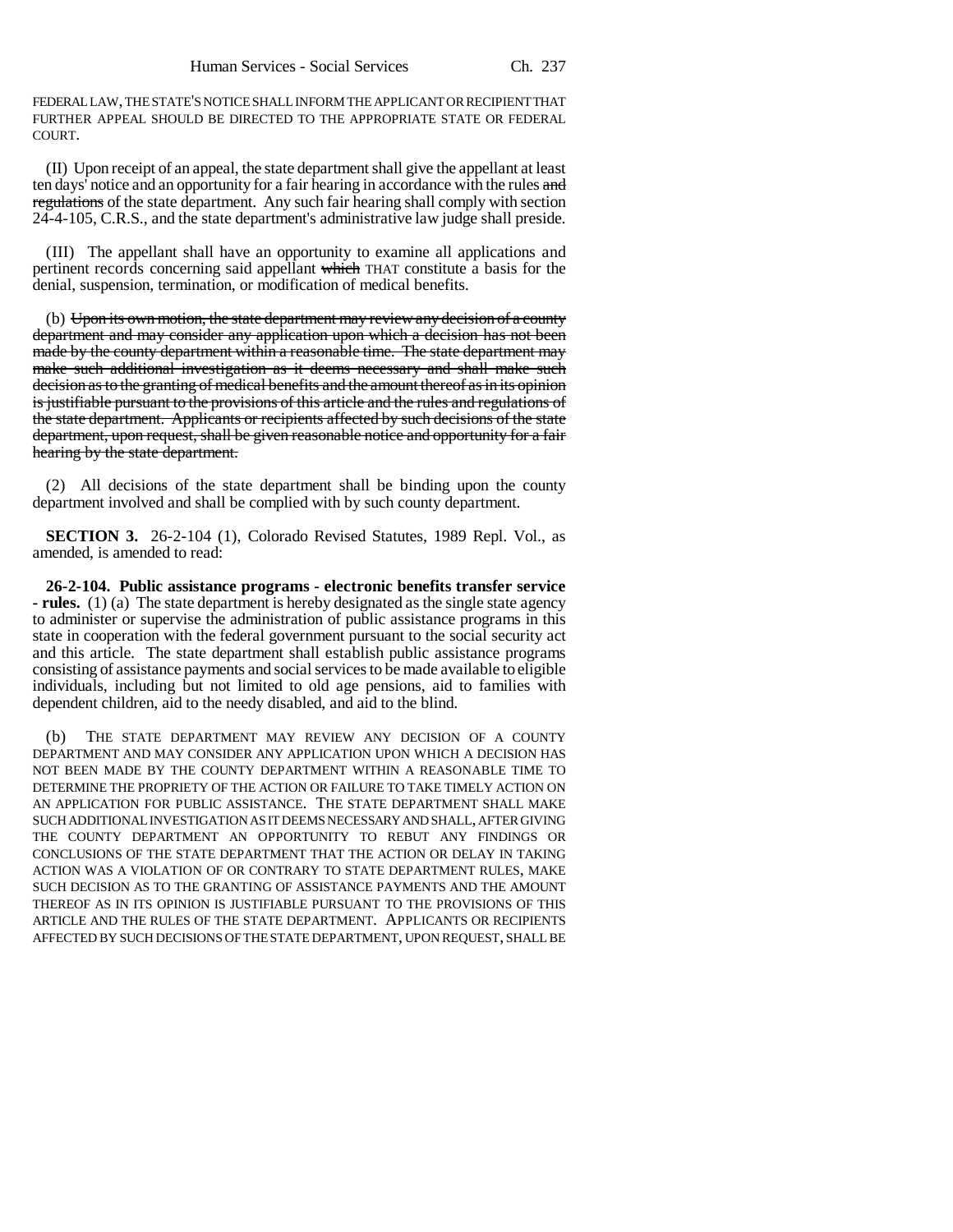GIVEN REASONABLE NOTICE AND OPPORTUNITY FOR A FAIR HEARING BY THE STATE DEPARTMENT.

**SECTION 4.** 26-2-126, Colorado Revised Statutes, 1989 Repl. Vol., is repealed as follows:

**26-2-126. Evidentiary conference.** The county department, prior to making any decision to deny, terminate, suspend, or modify assistance payments to a recipient, shall provide said recipient opportunity for an evidentiary conference in the county department in accordance with the rules and regulations of the state department.

**SECTION 5.** 26-2-303, Colorado Revised Statutes, 1989 Repl. Vol., is repealed as follows:

**26-2-303. Evidentiary conference.** Prior to making any decision to deny, terminate, suspend, or modify food stamp benefits of a recipient, the county department, or the state department in food stamp districts administered by the state department, shall provide said recipient opportunity for an evidentiary conference in the county in accordance with the rules and regulations of the state department.

**SECTION 6.** 26-2-133 (2), Colorado Revised Statutes, 1989 Repl. Vol., as amended, is amended to read:

**26-2-133. State income tax refund offset.** (2) As a condition of certifying an overpayment to the department of revenue as provided in subsection (1) of this section, the state department shall ensure that the obligated person has been afforded the opportunity for an evidentiary A conference at the county department level pursuant to section 26-2-126 or 26-2-303 SECTION 26-2-127 OR 26-4-402 and the opportunity for an appeal to the state department pursuant to section 26-2-127 or 26-2-304. In addition, the state department, prior to final certification of the information specified in subsection (1) of this section to the department of revenue, shall notify the obligated person, in writing, at his last known address, that the state intends to refer the person's name to the department of revenue in an attempt to offset the obligation against the person's state income tax refund. Such notification shall inform the obligated person of the opportunity for an evidentiary A conference with the county department pursuant to section 26-2-126 or 26-2-303 SECTION 26-2-127 OR 26-4-402 and of the opportunity for an appeal to the state department pursuant to section 26-2-127 or 26-2-304. In addition, the notice shall specify issues that may be raised at an evidentiary conference or on appeal, as provided by this subsection (2), by the obligated person in objecting to the offset and shall specify that the obligated person may not object to the fact that an overpayment occurred. A person who has received a notice pursuant to this subsection  $(2)$  shall request, within thirty days from the date such notice was mailed, an administrative review or evidentiary conference, as provided in this subsection (2).

**SECTION 7.** 26-4-104 (1), Colorado Revised Statutes, 1989 Repl. Vol., as amended, is amended to read:

**26-4-104. Program of medical assistance - single state agency.** (1) (a) The state department, by rules and regulations, shall establish a program of medical assistance to provide necessary medical care for the categorically needy. The state